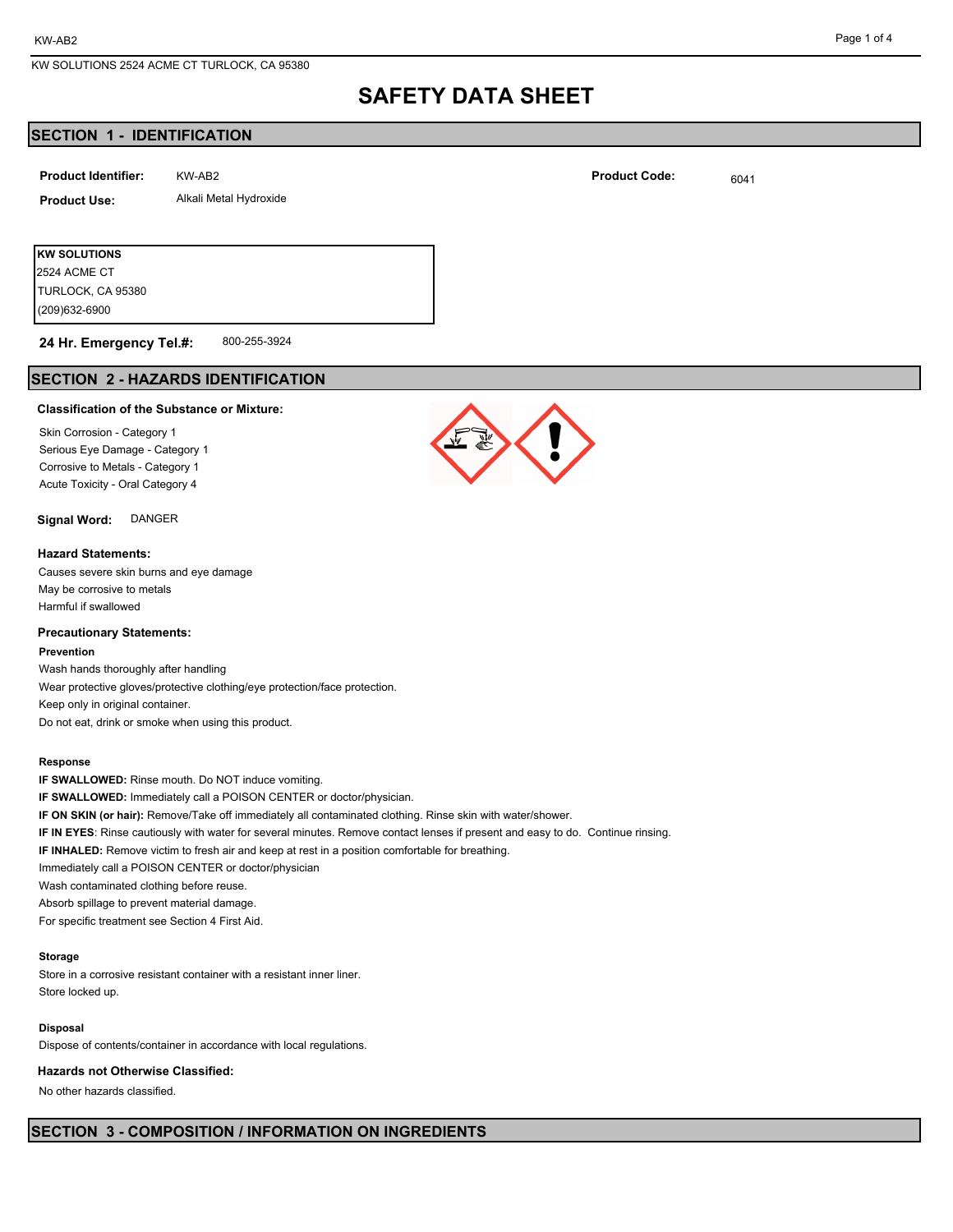# **SAFETY DATA SHEET**

| $\sim$                                  | <u>inonum</u> | ົ^S Number                                      | <b>Concentration</b> |
|-----------------------------------------|---------------|-------------------------------------------------|----------------------|
| Ingredient                              | ,,,           | ، ب                                             |                      |
| <b>DROXIDE</b><br>HY<br>IUM<br>຺຺຺ບປ∐™″ | SODA<br>CAUS  | $\overline{\phantom{a}}$<br>1311<br>ے-כ '<br>U- | 25-30%               |

## **SECTION 4 - FIRST-AID MEASURES**

**Inhalation:** Get medical advice/attention if you feel unwell or are concerned.

**Skin Contact:** Take off immediately contaminated clothing, shoes and leather goods (e.g. watchbands, belts). Rinse skin with lukewarm, gently flowing water/shower with a flushing duration of 60 minutes. Immediately call POISON CENTER/doctor. Wash contaminated clothing before re-use.

**Eye Contact:** Remove source of exposure or move person to fresh air. Rinse eyes cautiously with lukewarm, gently flowing water for several minutes, while holding the eyelids open. Remove contact lenses, if present and easy to do. Continue rinsing for 60 minutes. Take care not to rinse contaminated water into the unaffected eye or into the face. Immediately call a POISON CENTER/doctor. Continue rinsing until medical aid is available.

**Ingestion:** Immediately call a POISON CENTER/doctor. Do NOT induce vomiting. If vomiting occurs naturally, lie on your side, in the recovery position. **Indication of any Immediate Medical Attention and Special Treatment Needed:** Treat symptomatically

## **SECTION 5 - FIRE-FIGHTING MEASURES**

**Extinguishing Media:** Use water spray, powder, foam, carbon dioxide.

**Special hazards arising from the substance or mixture:** Hot or molten material can react violently with water. Can react with certain metals, such as aluminum, to generate flammable Hydrogen gas.

**Flammability classification (OSHA 29 CFR 1910.106) (Hazcom 2012):** Non flammable

**Hazardous Combustion Products:** May cause fire and explosions when in contact with incompatible materials.

**Special protective equipment and precautions for firefighters:** In the event of a fire, wear full protective clothing and NIOSH-approved self-contained breathing apparatus.

## **SECTION 6 - ACCIDENTAL RELEASE MEASURES**

**Personal precautions, protective equipment and emergency procedures:** Ventilate area of leak or spill. Wear appropriate personal protective equipment as specified in Section 8. Isolate hazard area. Keep unnecessary and unprotected personnel from entering.

**Methods and materials for containment and cleaning up:** Contain and recover liquid when possible. Do not let product enter drains. Residues from spills can be diluted with water, neutralized with dilute acid and collected with dry earth, sand or other non-combustible material and disposed of in appropriate container.

## **SECTION 7 - HANDLING AND STORAGE**

**Precautions for Safe Handling:** Wear at least chemical resistant gloves and eye protection, face shield, and chemical resistant garments when handling, moving or using this product. Do not contaminate water, food, or feed by storage or disposal.

**Conditions for Safe Storage:** Keep product in tightly closed container when not in use. Do not drop, roll, or skid drum. Store in a cool, dry, well-ventilated area away from heat or open flame.

**Incompatible Materials:** Avoid strong oxidizing agents, soft metals, acids, and heat.

## **SECTION 8 - EXPOSURE CONTROLS / PERSONAL PROTECTION**

| <b>Chemical Identity</b> | <b>ICAS Number</b> | 'Type       | <b>Exposure Limit Values</b> | lSource       |
|--------------------------|--------------------|-------------|------------------------------|---------------|
| <b>ISODIUM HYDROXIDE</b> | 1310-73-2          | <b>IPEL</b> | $2 \text{ mg/m}$             | <b>IOSHA</b>  |
|                          |                    | <b>IREL</b> | $2 \text{ mg/m}$             | <b>INIOSH</b> |
|                          |                    | <b>ITLV</b> | $2 \text{ mg/m}$             | <b>ACGIH</b>  |

**Ventilation and engineering measures:** Forced air, local exhaust, or open air is adequate.

**Respiratory Protection:** Not a respiratory irritant unless dealing with a mist form, then wear appropiate NIOSH respirator.

**Skin Protection:** Wear chemical resistant gloves and chemical resistant garments when handling, wash garments before re-use.

**Eye/Face Protection:** Wear safety glasses, goggles and/or face shield to prevent eye contact.

**Other Protective Equipment:** Eye wash facility and emergency shower should be in close proximity.

## **SECTION 9 - PHYSICAL AND CHEMICAL PROPERTIES**

**Appearance:** Colorless clear liquid. **Odor:** Odorless **pH:** >12 **Melting/Freezing point: -**16ºC / 3ºF **Initial boiling point and boiling range:** 120ºC / 248ºF **Flammability (solid, gas):** Non flammable **Specific gravity:** 1.32 g/mL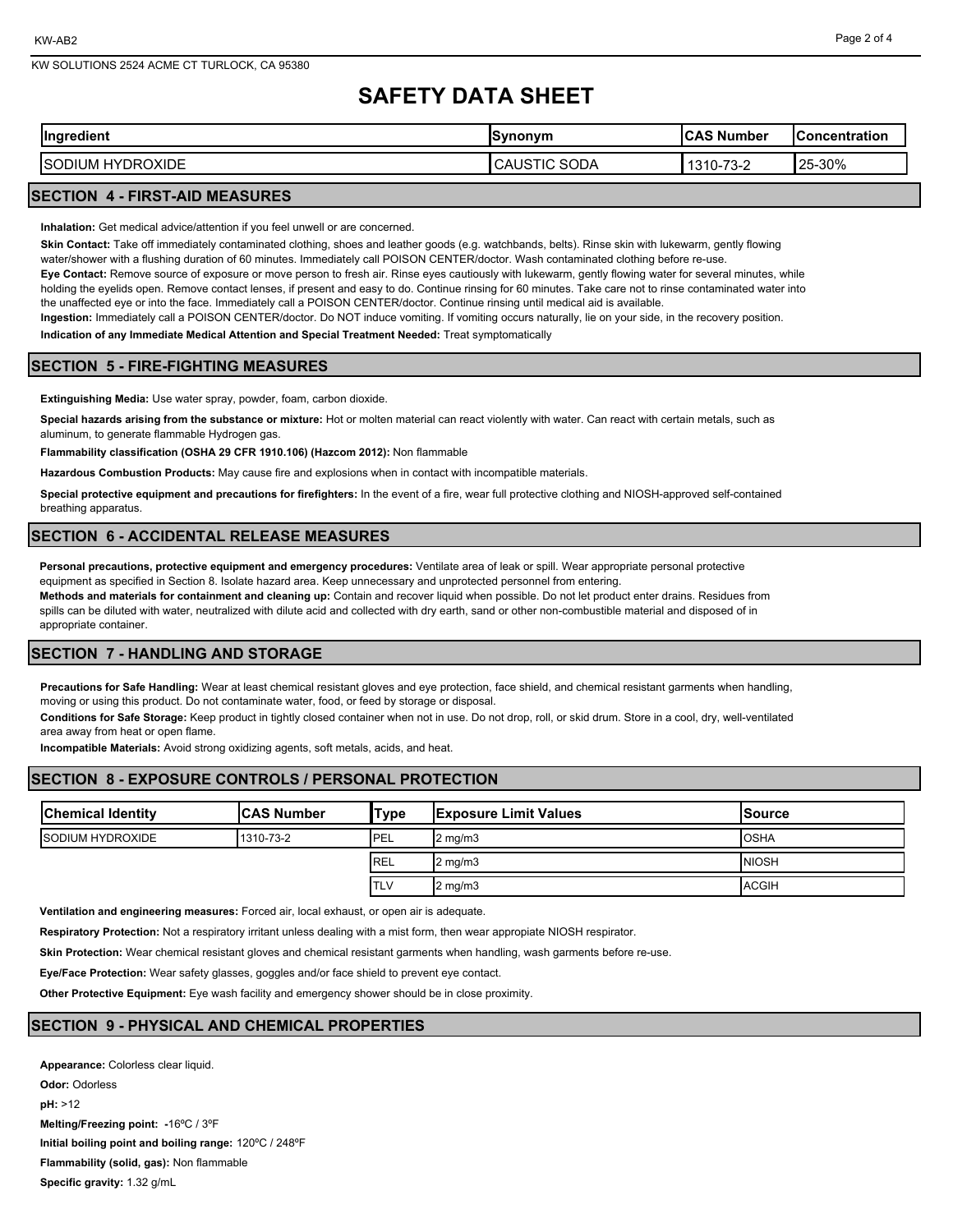## **SAFETY DATA SHEET**

**Solubility in water:** Complete

**Decomposition temperature:** No information available

**Viscosity:** 10-40 cSt at 20 ºC/68ºF

## **SECTION 10 - STABILITY AND REACTIVITY**

**Reactivity:** Reactive with oxidizing agents, reducing agents, metals, acids and alkalis.

**Chemical Stability:** Stable under normal conditions

**Possibility of Hazardous Reactions:** Reactive with oxidizing agents, reducing agents, metals, acids and alkalis.

**Conditions to Avoid:** Incompatible materials

**Incompatible Materials:** Contact with acids and organic halogen compounds, especially Trichloroethylene, may cause violent reactions.

**Hazardous Decomposition Products:** Sodium Oxide. Decomposition by reaction with certain metals releases flammable and explosive Hydrogen gas.

## **SECTION 11 - TOXICOLOGICAL INFORMATION**

#### **Information on likely routes of exposure:**

Routes of entry - inhalation: YES Routes of entry - skin & eye: YES Routes of entry - ingestion: YES

#### **Potential Health Effects:**

#### **Signs and symptoms of short term (acute) exposure:**

**Inhalation:** Inhalation of the mist may produce severe irritation of respiratory tract, characterized by coughing, choking, shortness of breath, headaches, dizziness, nausea, weakness and/or drowsiness.

**Ingestion:** Corrosive! Swallowing causes severe burns of mouth, throat, and stomach. Severe scarring of tissue, corrosion, permanent tissue destruction and death may result. Symptoms may include severe pain, nausea, vomiting, diarrhea, shock, hemorrhaging and/or fall in blood pressure. Damage may appear days after exposure.

**Skin:** Corrosive! Contact with skin causes irritation or severe burns and scarring with greater exposures.

**Eye:** Corrosive! Causes irritation of eyes, and with greater exposures it can cause burns that may result in permanent impairment of vision, even blindness.

#### **Potential Chronic Health Effects:**

**Mutagenicity:** Not known to have mutagenic effects in humans or animals.

**Carcinogenicity:** No components are listed as carcinogens by ACGIH, IARC, OSHA, or NTP.

**Reproductive effects:** No known reproductive effects in humans or animals.

**Sensitization to material:** Not a known sensitizer in humans or animals.

**Specific target organ effects:** No information available

**Toxicological data:** The calculated ATE values for this mixture are:

ATE oral =  $363$  mg/kg (rat)

ATE dermal = 5000 mg/kg (rabbit)

ATE inhalation (vapors) = No information available

### **SECTION 12 - ECOLOGICAL INFORMATION**

**Persistence and degradability:** Not expected to persist. Readily biodegradable.

**Bioaccumulation potential:** Not expected to bioaccumulate.

**Mobility in soil:** Soluble in water and mobile in soil.

### **SECTION 13 - DISPOSAL CONSIDERATIONS**

**Handling for disposal:** Do not contaminate water, food, or feed by storage and/or disposal. When handling refer to protective measures listed in sections 7 and 8. Empty residue from containers, rinse container well.

**Method of disposal:** Dispose of in accordance with all applicable federal, state, provincial and local regulations. Contact your local, state, provincial or federal environmental agency for specific rules.

**RCRA:** Not a listed RCRA hazardous waste.